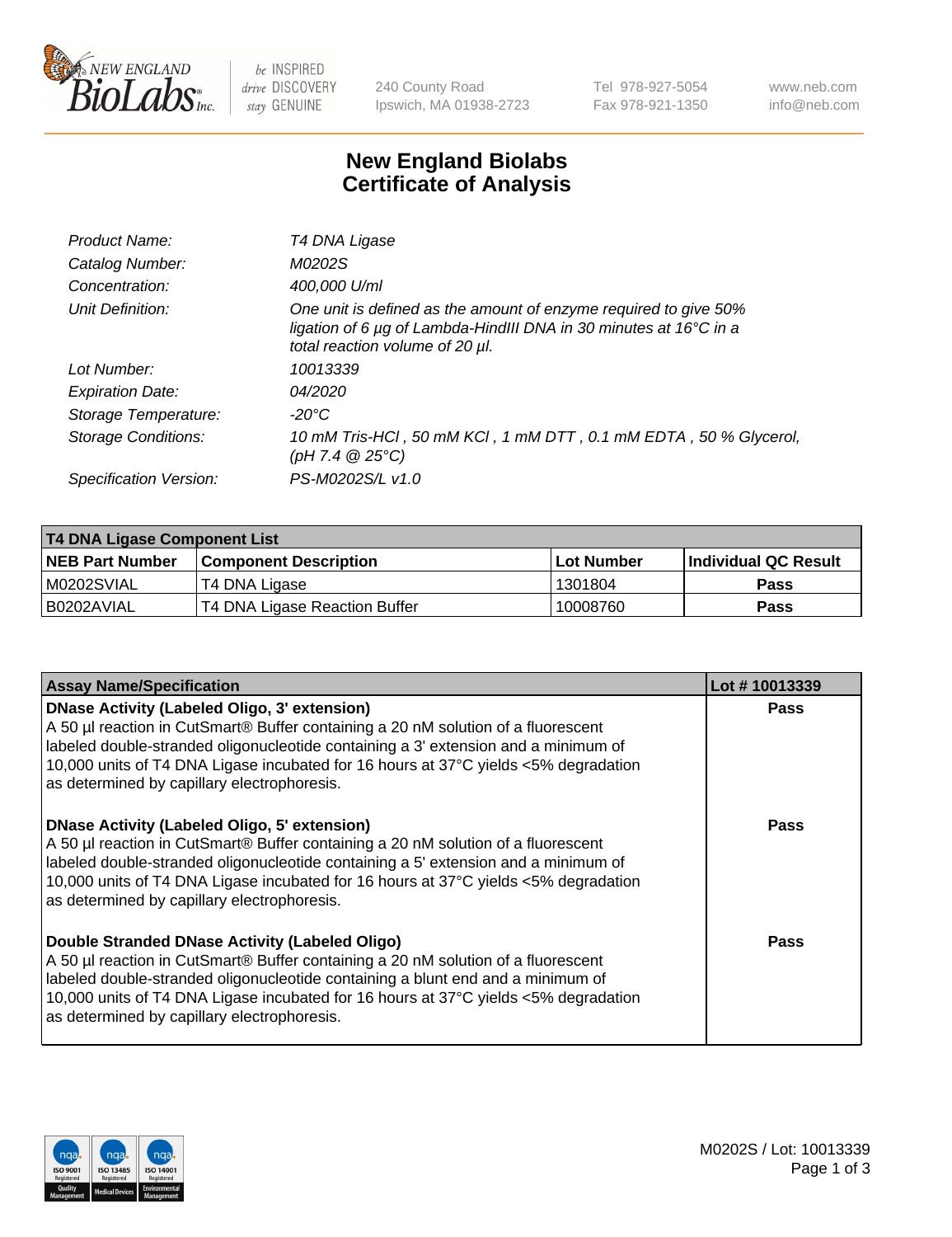

be INSPIRED drive DISCOVERY stay GENUINE

240 County Road Ipswich, MA 01938-2723 Tel 978-927-5054 Fax 978-921-1350

www.neb.com info@neb.com

| <b>Assay Name/Specification</b>                                                                                                                                                                                                                                                                                                                                                                                    | Lot #10013339 |
|--------------------------------------------------------------------------------------------------------------------------------------------------------------------------------------------------------------------------------------------------------------------------------------------------------------------------------------------------------------------------------------------------------------------|---------------|
| <b>Endonuclease Activity (Nicking)</b><br>A 50 µl reaction in NEBuffer 1 containing 1 µg of supercoiled PhiX174 DNA and a<br>minimum of 2000 units of T4 DNA Ligase incubated for 4 hours at 37°C results in <10%<br>conversion to the nicked form as determined by agarose gel electrophoresis.                                                                                                                   | <b>Pass</b>   |
| <b>Exonuclease Activity (Radioactivity Release)</b><br>A 50 µl reaction in NEBuffer 1 containing 1 µg of a mixture of single and<br>double-stranded [3H] E. coli DNA and a minimum of 2000 units of T4 DNA Ligase<br>incubated for 4 hours at 37°C releases <0.1% of the total radioactivity.                                                                                                                      | <b>Pass</b>   |
| <b>Ligation and Recutting (Terminal Integrity, Digested DNA)</b><br>A 20 µl reaction in 1X T4 DNA Ligase Reaction Buffer containing 2 µg of Lambda<br>DNA-HindIII Digest and a minimum of 4000 units of T4 DNA Ligase incubated for 16<br>hours at 37°C results in >95% ligation of the DNA fragments as determined by agarose<br>gel electrophoresis. Of these ligated fragments, >95% can be recut with HindIII. | <b>Pass</b>   |
| <b>Non-Specific DNase Activity (16 Hour)</b><br>A 50 µl reaction in NEBuffer 1 containing 1 µg of CIP-treated Lambda-HindIII DNA and<br>a minimum of 2000 units of T4 DNA Ligase incubated for 16 hours at 37°C results in a<br>DNA pattern free of detectable nuclease degradation as determined by agarose gel<br>electrophoresis.                                                                               | <b>Pass</b>   |
| <b>Protein Concentration (A280)</b><br>The concentration of T4 DNA Ligase is 0.4 mg/ml +/- 10% as determined by UV<br>absorption at 280 nm. Protein concentration is determined by the Pace method using<br>the extinction coefficient of 57,675 and molecular weight of 55,292 daltons for T4<br>DNA Ligase (Pace, C.N. et al. (1995) Protein Sci., 4, 2411-2423).                                                | <b>Pass</b>   |
| <b>Protein Purity Assay (SDS-PAGE)</b><br>T4 DNA Ligase is ≥ 95% pure as determined by SDS-PAGE analysis using Coomassie Blue<br>detection.                                                                                                                                                                                                                                                                        | <b>Pass</b>   |
| qPCR DNA Contamination (E. coli Genomic)<br>A minimum of 2000 units of T4 DNA Ligase is screened for the presence of E. coli<br>genomic DNA using SYBR® Green qPCR with primers specific for the E. coli 16S rRNA<br>locus. Results are quantified using a standard curve generated from purified E. coli<br>genomic DNA. The measured level of E. coli genomic DNA contamination is ≤ 1 E. coli<br>genome.        | Pass          |
| <b>RNase Activity (Extended Digestion)</b><br>A 10 µl reaction in NEBuffer 4 containing 40 ng of a 300 base single-stranded RNA<br>and a minimum of 1 µl of T4 DNA Ligase is incubated at 37°C. After incubation for 16<br>hours, >90% of the substrate RNA remains intact as determined by gel electrophoresis                                                                                                    | <b>Pass</b>   |